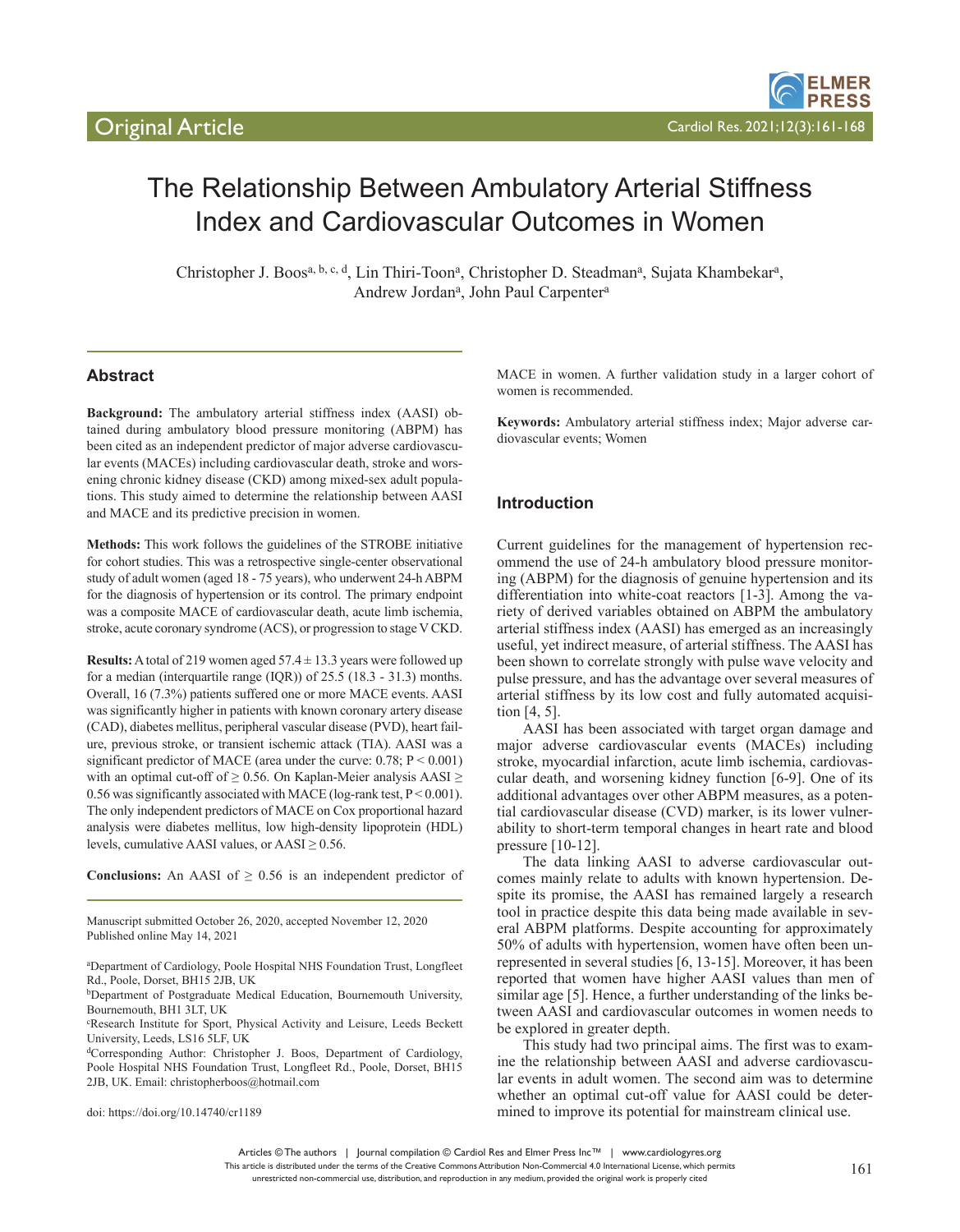## **Materials and Methods**

#### **Population and design**

The STROBE Initiative Guidelines for cohort studies were followed [16]. This was a single-center retrospective observational study of consecutive adult women (aged 18 - 75 years), who underwent 24-h ambulatory blood pressure for the diagnosis or hypertension or assessment of its control from the March 1, 2017 to May 10, 2019. All tests were performed at Poole Hospital NHS Foundation Trust.

Patients with previous organ transplantation, persistent/ permanent atrial fibrillation, stage IV or V chronic kidney disease (CKD), active cancer, pregnancy, severe aortic stenosis, or aortic coarctation were excluded. Patients undergoing ABPM for the investigation of syncope with active infection or vasculitis or who had been hospitalised within the previous week were also excluded.

## **The primary endpoint**

This was the occurrence of composite MACEs of cardiovascular death, stage V CKD, and nonfatal acute limb ischemia, stroke, or acute coronary syndrome (ACS) [7, 9]. ACS was defined in accordance with the European Society of Cardiology (ESC) guidelines and required the opinion of a cardiologist. The diagnoses of stroke and transient ischemic attack (TIA) were based on clinical presentation, supported by radiological imaging and had to be confirmed by a stroke physician. Acute limb ischemia was defined as a sudden decrease in limb perfusion causing a potential threat to limb viability and requiring hospitalisation. Coronary artery disease (CAD) was defined as a previous myocardial infarction, percutaneous coronary angioplasty/stenting, or a significant stenosis of  $\geq 70\%$  in  $\geq 1$ major coronary arteries [17].

The occurrence of any MACE was censored using the hospital electronic patient records, which were available for Poole and the neighbouring Royal Bournemouth and Christchurch Hospitals. Only definite or highly probable diagnoses were used in the ascertainment of MACE.

#### **24-h ambulatory blood pressure measurement**

This was performed on a normal weekday by means of an automatic ABPM (Spacelab 90207, Spacelab Healthcare, Hertford, UK) using an automated oscillometric cuff that was placed on the nondominant arm. The device was set to measure blood pressure and heart rate at 30 min intervals throughout a 24-h recording period. The night-time period was defined as the hours of 10:01 pm to 6:00 am, and the day-time period 6:01 am to 10:00 pm. Patients were only included if they had a minimum of 10 day-time and five night-time ambulatory blood pressure measures during the 24-h recording period [18].

The AASI was calculated, as 1 minus the regression slope of the diastolic to systolic blood pressure over the 24-h record-

ing period [19]. The AASI ranges from a value of 0 to 1 with higher readings suggestive of stiffer arteries. The morning surge index was defined as  $100 \times (1 - \text{(night average/morn-}$ ing average)). For this calculation the "morning" average  $=$ mean of all systolic values within the first 2 h after waking and the night average as the average of all values that within  $\pm 30$ min of the minimum time [20, 21]. The reported inter-observer paired differences in 24 h AASI recordings (2 - 5 weeks apart;  $n = 423$ ) have been reported to be negligible (mean difference  $\leq$  0.01) with repeatability coefficients of 50-60% suggesting modest repeatability [22, 23].

#### **Blood tests**

Venous blood for the measurement of lipid profile, full blood count, renal function, and glycated hemoglobin (HbA1c) were analyzed in our hospital laboratory and within 3 months of the ABPM measurements. The estimated glomerular filtration rate (eGFR) was calculated according to the Modification of Diet in Renal Disease (MDRD) Study equation based on patient age, sex, and ethnicity [24].

#### **Ascertainment of clinical events**

All patients were followed up for a minimum of 12 months or until death.

#### **Ethical approval**

This study and its experimental protocol were approved by the Poole Hospital Clinical Research and Innovation Department and the West of Scotland Research Ethics Committee (REC reference: 20/WS/0097); and the study was conducted in compliance with the ethical standards of the responsible institution on human subjects as well as with the Helsinki Declaration.

#### **Statistical analysis**

Statistical analyses were performed with SPSS 26.0 (SPSS, Chicago, IL, USA) and GraphPad Prism version 6.07 for Windows (GraphPad Software, San Diego, CA, USA). Data inspection and the D'Agostino-Pearson normality test were used to assess normality of all continuous data. Continuous data were presented as mean  $\pm$  standard deviation, except for highly skewed data where median and interquartile ranges were reported. Two group comparisons of continuous data were compared using an unpaired *t*-test or the Mann-Whitney U test for parametric and nonparametric data respectively. Categorical data were examined using Fisher's exact tests and Chi-square tests as appropriate. Correlations were investigated using Pearson and Spearman rank coefficients  $(\pm 95\%$  confidence interval (CI)) for parametric and nonparametric data, respectively. Only notable correlations with a coefficient  $r \geq 0.20$  were reported.

A receiver operating characteristic (ROC) curve analy-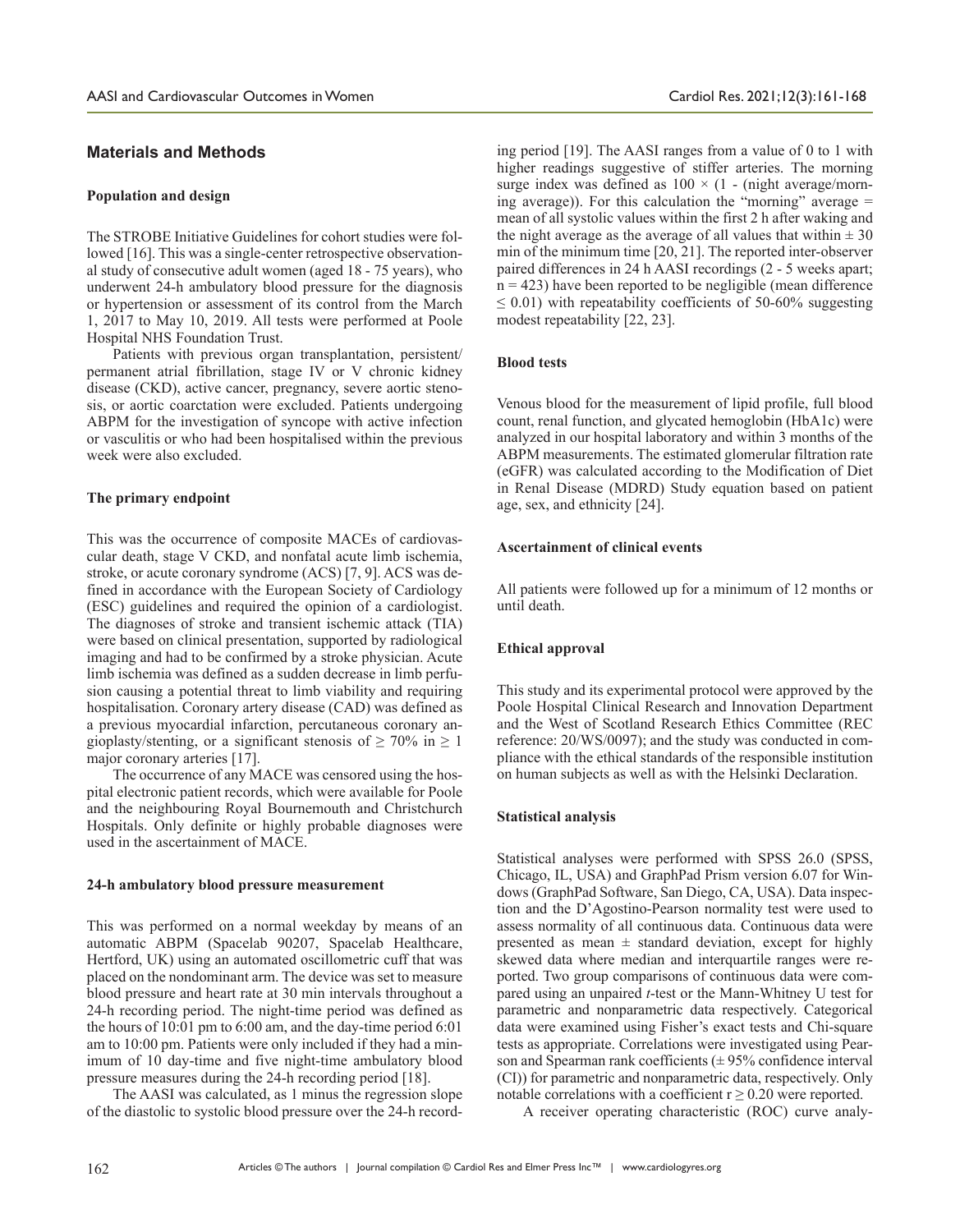sis was used to determine the optimal cut-off value of AASI to predict MACE. Kaplan-Meier analysis with log-rank test was conducted to compare the MACE-free survival using this AASI cut-off. Multivariate Cox regression analysis used to estimate the adjusted hazard ratio (HR) and 95% CI for the univariate predictors ( $P < 0.10$ ) of the primary endpoint and determine the independent MACE predictors. Where there were multiple endpoints during follow-up, the time to the first event was considered for analysis of MACE. A P value of < 0.05 was considered statistically significant.

#### **Sample size calculations**

Estimation of our sample size for sufficient power was performed using a proprietary sample size calculator (GraphPad StatMate version 2.00 for Windows). This was based on previous studies investigating the relationship of the AASI and cardiovascular events (cardiovascular death and nonfatal myocardial infarction and stroke) [6, 8, 9, 19].

We calculated that a sample size of at least 160 patients would have  $\geq 80\%$  power to detect a difference between AASI means (MACE vs. non-MACE group) of 0.15 at a significance level (alpha) of 0.05 (two-tailed).

#### **Results**

A total of 219 women were included. Their average age was  $57.4 \pm 13.3$  years and the median duration of follow-up was 25.5 (18.3 - 31.3) months (Table 1). A total of 149 (68.0%) patients had known previous CVD (CAD, previous stroke/TIA, peripheral vascular disease (PVD), hypertension, or heart failure).

Overall, 16 (7.3%) patients suffered one or more MACE events. This included two cardiovascular deaths, four stroke/ TIAs, five ACSs, four episodes of acute limb ischemia, and one case of CKD stage V. The univariate predictors of the primary endpoint were a history of diabetes mellitus, PVD, older age, decreased eGFR and high-density lipoprotein (HDL) cholesterol levels, use of statins or α-blockers (Table 1). Among the 24-h ABPM variables, in AASI, the 24-h, day-time and night-time pulse pressures, and night-time systolic blood pressure were also greater among the patients who had suffered a MACE event (Table 2).

AASI was significantly higher in patients with known CAD (0.53  $\pm$  0.02 vs. 0.43  $\pm$  0.01; P = 0.004), diabetes mellitus (0.50  $\pm$  0.03 vs. 0.44  $\pm$  0.01; P = 0.03), PVD (0.61  $\pm$  0.19 vs.  $0.45 \pm 0.16$ ; P = 0.045), heart failure  $(0.56 \pm 0.13 \text{ vs. } 0.45)$  $\pm$  0.16; P = 0.03), stroke or TIA (0.53  $\pm$  0.14 vs. 0.44  $\pm$  0.17;  $P = 0.03$ ) and with a previous history of CVD (0.46  $\pm$  0.17 vs.  $0.41 \pm 0.16$ ; P = 0.03).

AASI significantly correlated with age  $(r = 0.49; 95\% \text{ CI}:$ 0.39 to 0.59; P < 0.0001), HbA1c ( $r = 0.30$ ; 0.15 to 0.43; P < 0.0001), 24-h average systolic blood pressure  $(r = 0.34; 0.22)$ to 0.46;  $P < 0.0001$ ), pulse pressure ( $r = 0.56$ ; 0.45 to 0.64;  $P < 0.0001$ ), day-time systolic blood pressure ( $r = 0.29$ ; 0.16 to 0.41;  $P < 0.0001$ ), and pulse pressure ( $r = 0.56$ ; 0.46 to 0.65;  $P < 0.0001$ ), night-time systolic blood pressure ( $r = 0.45$ ; 0.33 to 0.55;  $P < 0.0001$ ), mean arterial pressure ( $r = 0.31$ ; 0.18 to 0.42;  $P < 0.0001$ ) and pulse pressure ( $r = 0.50$ ; 0.39 to 0.60;  $P \le 0.0001$ ). AASI inversely correlated with 24-h heart rate (r = -0.25; -0.37 to -0.11; P = 0.0002), systolic (r = -0.41;  $-0.51$ to  $-0.29$ ; P < 0.0001), diastolic (r =  $-0.54$ ; 0.63 to  $-0.43$ ; P  $(1.0001)$  and mean arterial pressure (r = -0.48; -0.58 to -0.37;  $P < 0.0001$ ) dipping, day-time diastolic blood pressure (r = -0.25; -0.37 to -0.12;  $P < 0.0001$ ), estimated as well as eGFR  $(-0.23; -0.35)$  to  $-0.1; P = 0.0008$ .

## **Receiver operator characteristic for AASI to predict MACE**

On ROC analysis AASI significantly differentiated the patients with MACE (area under the curve: 0.78; P < 0.001). The optimal cut-off value for predicting MACE was an AASI of  $\geq$ 0.56 (Fig. 1). The patients ( $n = 62$ ) with an AASI  $\geq 0.56$  were significantly older  $(+9.2 \pm 1.9$  years; P < 0.0001) with a lower eGFR (mean difference -4.7  $\pm$  2.3 mL/min/1.73 m<sup>2</sup>; P = 0.04) compared with patients with lower AASI values  $(< 0.56)$ .

#### **Kaplan-Meier analysis**

Kaplan-Meier analysis was performed to compare the MACEfree survival rates of patients with an  $AASI \geq 0.56$  vs. < 0.56. Patients with an  $AASI \geq 0.56$  had a higher incidence of MACE (log-rank test,  $P < 0.001$ ) (Fig. 2).

#### **Independent predictors of MACE**

Cox multivariate proportional hazard model was constructed to determine the independent predictors of MACE. This model included the univariate predictors of MACE along with the borderline predictors ( $P \le 0.1$ ) (Table 3). The independent predictors of MACE were diabetes mellitus, lower HDL levels, and an AASI of  $\geq$  0.56 (Table 3). AASI as a continuous variable in the same model (instead of an AASI  $\geq$  0.56) was also a significant independent predictor (HR: 1.07; 1.02 - 1.1;  $P =$ 0.008). None of the other 24-h blood pressure variables used instead of AASI (to prevent collinearity) were significantly associated with MACE on multivariate analysis.

#### **Discussion**

This was the first study to investigate the relationship between AASI and MACE events in an unselected population of adult women. We found that both increasing AASI values and an AASI of  $\geq$  0.56 were independent predictors of MACE.

The AASI is reported to be an indirect measure of arterial stiffness. AASI has been shown to be significantly correlated with pulse wave velocity, central pulse and blood pressure as well as both central and peripheral arterial augmentation index [5, 25]. There is accumulating evidence supporting an association between the AASI and adverse cardiovascular events in-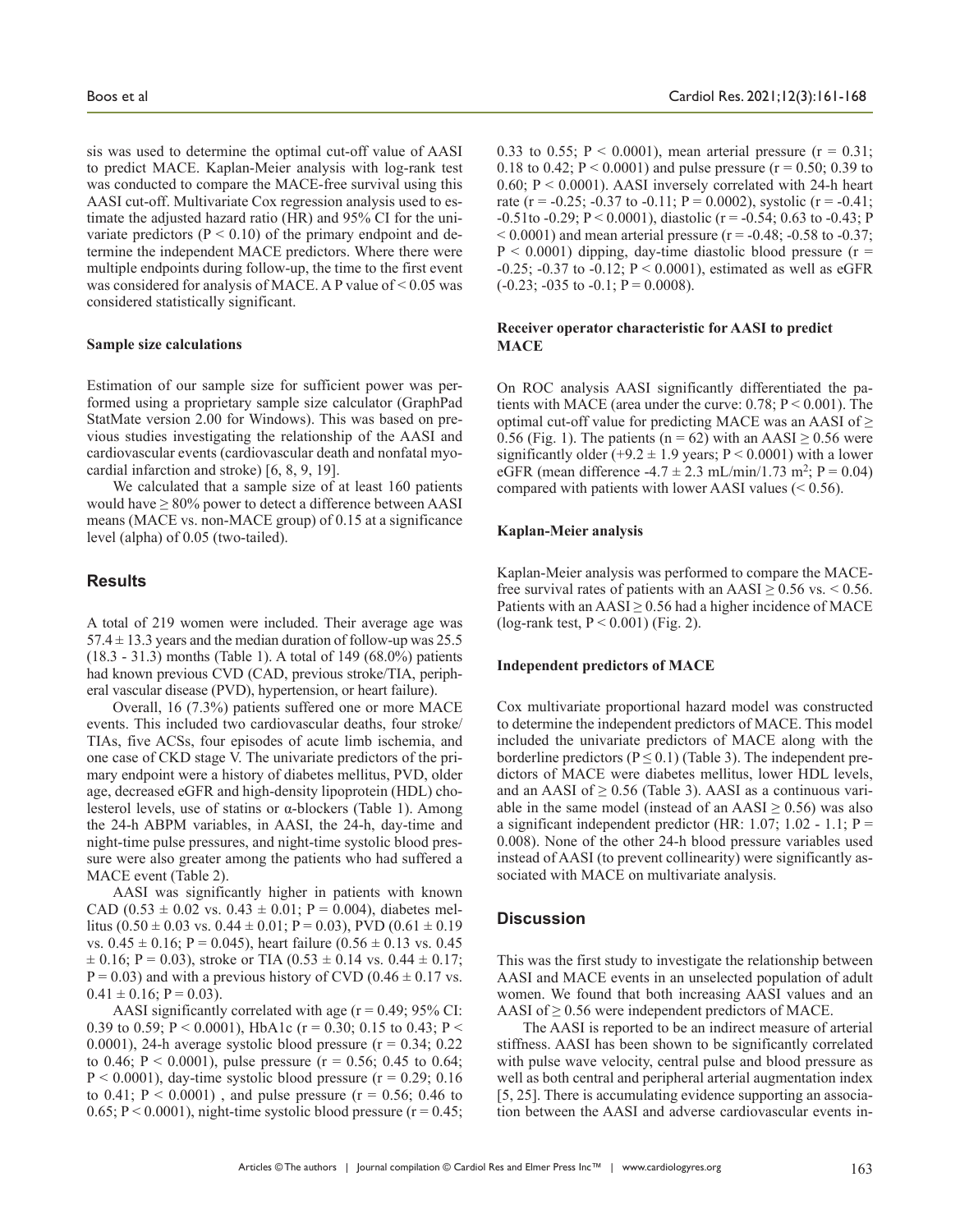| Characteristic                                                  | <b>Full cohort</b> | <b>No MACE</b>    | <b>MACE</b>      | P value  |
|-----------------------------------------------------------------|--------------------|-------------------|------------------|----------|
| Number                                                          | 219                | 203               | 16               |          |
| Age                                                             | $57.4 \pm 13.3$    | $57.0 \pm 13.50$  | $63.50 \pm 10.4$ | 0.047    |
| Body mass, kg                                                   | $76.6 \pm 17.9$    | $81.80 \pm 22.23$ | $81.0 \pm 22.8$  | 0.32     |
| Body mass index, $\text{kg/m}^2$                                | $29.2 \pm 6.7$     | $29.1 \pm 6.6$    | $31.1 \pm 7.6$   | 0.26     |
| Caucasian                                                       | 213 (97.3%)        | 197(97.0%)        | $15(100\%)$      | 0.99     |
| Ischemic heart disease                                          | 24 $(4.4\%)$       | $21(10.3\%)$      | $3(18.8\%)$      | 0.39     |
| Diabetes mellitus                                               | $27(12.3\%)$       | $20(9.8\%)$       | $8(50.0\%)$      | 0.0002   |
| Previous stroke or TIA                                          | 11 $(5.0\%)$       | $9(4.4\%)$        | $2(12.5\%)$      | 0.19     |
| Heart failure                                                   | $7(3.2\%)$         | $5(2.5\%)$        | $2(12.5\%)$      | 0.09     |
| Peripheral vascular disease                                     | $4(1.8\%)$         | $1(0.5\%)$        | $3(20\%)$        | 0.001    |
| Hypertension                                                    | 146 (66.7%)        | 132 (65.0%)       | 14 (87.5%)       | $0.10\,$ |
| Smoking status                                                  |                    |                   |                  |          |
| Current/ex                                                      | 85 (40.7%)         | 85(41.9%)         | 4(25%)           | 0.49     |
| Never                                                           | $130(59.3\%)$      | 118 (58.1%)       | 12(75%)          |          |
| Medication                                                      |                    |                   |                  |          |
| ACE-I/ARB                                                       | 102 $(46.6\%)$     | 92 (45.3%)        | $10(62.5\%)$     | 0.20     |
| Calcium channel blocker                                         | 80 (36.5%)         | 72 (35.5%)        | $8(50.0\%)$      | 0.28     |
| <b>Beta blockers</b>                                            | 51 $(23.3\%)$      | $45(22.2\%)$      | $6(37.5\%)$      | 0.22     |
| Diuretics                                                       | $36(16.4\%)$       | $32(15.8\%)$      | $4(25.0\%)$      | 0.31     |
| Alpha blockers                                                  | $20(9.1\%)$        | $16(7.9\%)$       | $4(25.0\%)$      | 0.045    |
| <b>Statins</b>                                                  | 63 (28.8%)         | 54 (26.6%)        | $9(56.3\%)$      | 0.02     |
| Aldosterone antagonists                                         | $8(3.7\%)$         | $8(3.9\%)$        | $0(0\%)$         | 0.99     |
| Ejection fraction, %                                            | $60.4 \pm 9.32$    | $60.4 \pm 9.5$    | $60.8 \pm 7.3$   | 0.88     |
| Hemoglobin g/L                                                  | $136.1 \pm 12.8$   | $136.3 \pm 12.9$  | $132.5 \pm 11.7$ | 0.26     |
| Estimated glomerular filtration rate, mL/min/1.73m <sup>2</sup> | $70.8 \pm 15.5$    | $71.4 \pm 14.9$   | $63.0 \pm 20.4$  | 0.037    |
| Total cholesterol, mmol/L                                       | $5.1 \pm 1.1$      | $5.1 \pm 1.1$     | $4.8 \pm 1.4$    | 0.34     |
| HDL cholesterol, mmol/L                                         | $1.7 \pm 0.5$      | $1.7 \pm 0.5$     | $1.3 \pm 0.3$    | 0.001    |
| Triglycerides, mmol/L                                           | $1.5 \pm 0.9$      | $1.5 \pm 0.9$     | $1.7 \pm 0.9$    | 0.25     |
| HbA1c                                                           | $42.0 \pm 14.0$    | $41.3 \pm 12.4$   | $49.9 \pm 26.1$  | 0.44     |

**Table 1.** Baseline Demographics and Clinical Characteristics of the Total Cohort and Patients With and Without MACE

MACE: major adverse cardiovascular event; TIA: transient ischemic attack; ACE-I: angiotensin-converting enzyme inhibitor; ARB: angiotensin II receptor blocker; HDL: high-density lipoprotein; HbA1c: glycated hemoglobin. P values refer to the results of comparison between the MACE and non-MACE groups only.

cluding cardiovascular death, ACS, stroke and worsening renal function [7, 8, 19, 25]. Moreover, the AASI has been shown to independently predict cardiovascular mortality even among normotensive subjects [19]. Our results validate this previous research. One-third of our included patients were not known to have hypertension and the average day-time blood pressure at  $135.8 \pm 16.7$  mm Hg was only just above the threshold for the diagnosis of hypertension. We observed a significant correlation between pulse pressure and AASI with higher AASI in patients with a higher burden of cardiovascular risk factors.

It has been previously reported that AASI also correlates with increasing age and 24-h mean arterial and systolic blood pressure [5]. Our data support this and further validate our findings. We also observed a significant association between AASI and a wide range of atherosclerotic risk factors linked to the development of increased arterial stiffness, atherosclerosis, and CVD. We noted that AASI correlated with increased HbA1c with significantly higher values in patients with diabetes mellitus, PVD, previous stroke/TIA, heart failure and CAD, legitimising its role as a cardiovascular risk marker. Our observed correlation between AASI and decreased eGFR and lower eGFR among patients with an elevated AASI of  $\geq 0.56$ again supports previous work. Mule et al also reported similar findings among a cohort of 143 untreated hypertensive subjects [26]. More recently, Erikson et al found AASI to be an independent risk factor for accelerated age-related temporal decline in GFR among a general middle-aged population [27].

In this study, both cumulative AASI values and an AASI ≥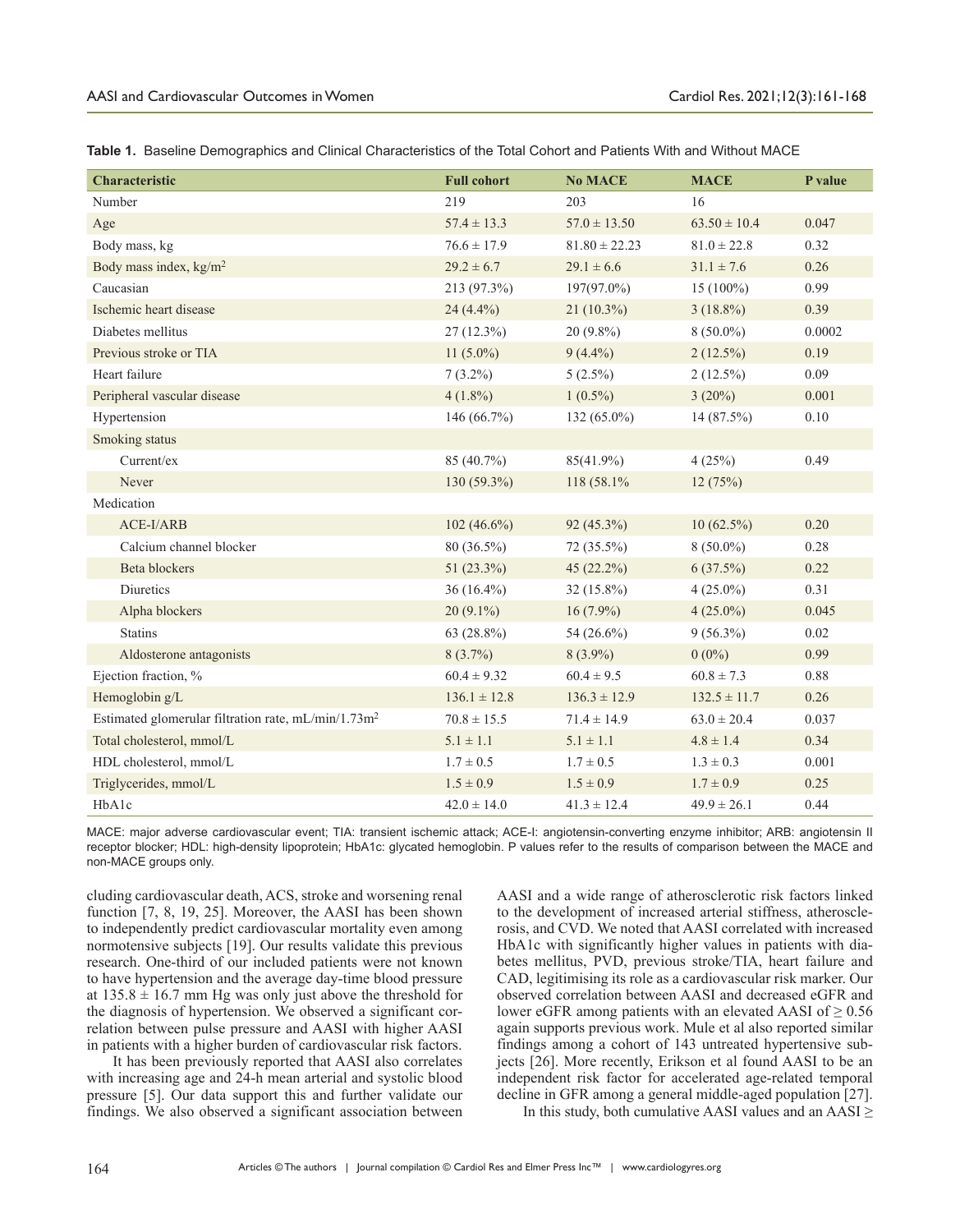| <b>Characteristic</b>                   | <b>Full cohort</b> | <b>No MACE</b>      | <b>MACE</b>        | P value      |
|-----------------------------------------|--------------------|---------------------|--------------------|--------------|
| Number of readings                      | $29.5 \pm 3.7$     | $27.1 \pm 5.3$      | $26.8 \pm 5.3$     | 0.15         |
| 24-h ABPM averages                      |                    |                     |                    |              |
| Systolic blood pressure dip, mm Hg      | $9.6(4.2 - 14.1)$  | $9.6(4.8 - 14.1)$   | $7.5(0.44 - 15.1)$ | 0.16         |
| Diastolic blood pressure dip, mm Hg     | $14.1(8.7 - 19.4)$ | $14.1 (8.9 - 20.1)$ | $9.2(4.9 - 17.8)$  | 0.09         |
| Mean arterial blood pressure dip, mm Hg | $11.1(5.8 - 16.4)$ | $11.3(6.1 - 16.6)$  | $8.5(1.8 - 14.2)$  | 0.10         |
| Systolic blood pressure, mm Hg          | $132.6 \pm 16.9$   | $132.3 \pm 16.9$    | $137.3 \pm 17.4$   | 0.12         |
| Diastolic blood pressure, mm Hg         | $76.6 \pm 10.8$    | $76.9 \pm 10.9$     | $73.4 \pm 8.8$     | 0.15         |
| Mean arterial pressure, mm Hg           | $96.3 \pm 11.2$    | $96.3 \pm 11.4$     | $96.4 \pm 9.2$     | 0.86         |
| Pulse pressure, mm Hg                   | $56.2 \pm 14.0$    | $55.5 \pm 13.5$     | $64.2 \pm 17.7$    | 0.02         |
| Day-time averages                       |                    |                     |                    |              |
| Systolic blood pressure, mm Hg          | $135.8 \pm 16.7$   | $135.5 \pm 16.7$    | $139.8 \pm 16.8$   | 0.16         |
| Diastolic blood pressure, mm Hg         | $79.2 \pm 10.9$    | $79.6 \pm 11.1$     | $75.2 \pm 8.0$     | 0.13         |
| Mean arterial pressure, mm Hg           | $99.0 \pm 11.2$    | $99.1 \pm 11.4$     | $998.3 \pm 8.3$    | 0.80         |
| Pulse pressure, mm Hg                   | $56.6 \pm 14.1$    | $56.0 \pm 13.6$     | $64.8 \pm 18.2$    | 0.02         |
| Night-time averages                     |                    |                     |                    |              |
| Systolic blood pressure, mm Hg          | $123.0 \pm 18.2$   | $122.2 \pm 17.8$    | $130.8 \pm 21.4$   | 0.07         |
| Diastolic blood pressure, mm Hg         | $68.1 \pm 10.4$    | $68.2 \pm 10.3$     | $67.4 \pm 11.8$    | 0.79         |
| Mean arterial pressure, mm Hg           | $87.7 \pm 11.8$    | $87.5 \pm 11.7$     | $90.7 \pm 12.9$    | 0.30         |
| Pulse pressure, mm Hg                   | $54.9 \pm 10.0$    | $54.2 \pm 13.5$     | $63.2 \pm 18.5$    | 0.02         |
| Ambulatory arterial stiffness index     | $0.45 \pm 0.16$    | $0.44 \pm 0.16$     | $0.60 \pm 0.15$    | ${}< 0.0001$ |
| Morning surge index                     | $0(0 - 9.7)$       | $0(0 - 10.2)$       | $0(0 - 7.8)$       | 0.86         |

**Table 2.** Baseline Demographics and 24-Hour Ambulatory Blood Pressure Readings of the Full Cohort and Those With and Without MACE

ABPM: ambulatory blood pressure monitoring; MACE: major adverse cardiovascular event; TIA: transient ischemic attack; ACE-I: angiotensin converting enzyme inhibitor; ARB: angiotensin II receptor blocker; HDL: high-density lipoprotein. P value refers to difference between MACE and non-MACE groups only.

0.56 were independent predictors of MACE. This defined cutoff may have useful practical value to transform the utility of the AASI from a research tool to one of genuine clinical use. Further validation of this cut-off in additional longitudinal studies would be helpful to better appreciate its translational impact. It is interesting that in a previous study of mixed-sex adults referred for ABPM for the diagnosis of hypertension, that the highest quintile of AASI was a value of  $\geq$  0.55. The authors reported that subjects in this highest AASI group also had the greatest burden of cardiovascular risk factors (diabetes, older age, history of CVD, etc.). Unfortunately, the responsiveness of AASI to antihypertensive treatment has not been well demonstrated and appears to be marginal [28]. Consequently, its utility as a useful indicator of the efficacy of antihypertensive therapy and attenuation of cardiovascular risk has not been demonstrated to date.

In a previous meta-analysis, Aznaouridis et al examined the predictive value of the AASI for adverse cardiovascular events [29]. They included seven longitudinal studies over a mean follow-up of 7.8 years. They found that an increase in the AASI by one standard deviation was associated with an age, sex and risk factor relative risk increase in total cardiovascular events (cardiovascular deaths and nonfatal cardiovascular events) and stroke by 15% and 30%, respectively. Interestingly, they observed that the AASI was a better predictor of cardiovascular events in women than men, emphasising the need to validate an AASI cut-off of 0.56 in men or in a mixed larger sex population. This is particularly relevant as it has been previously suggested that AASI values tend to be higher in women [5]. In a previous study comparing 189 women with 159 men of similar age (approximately 46 years), it was observed that sex was an independent determinant of AASI, and that AASI values were significantly higher in women than men (0.38 vs. 0.33). Furthermore, they noted that the difference was far greater in in hypertensive subjects  $(0.45 \text{ vs. } 0.31; P = 0.0001)$ .

## **Limitations**

This study has a number of limitations that should be acknowledged. This was a retrospective study. We used a broad definition of MACE. This selection of clinical events were specifically chosen prior to our data collection and were based on previously published data linking AASI to cardiovascular death, nonfatal stroke, ACS, limb ischemia and worsening renal disease. Endpoints were only adjudicated from our local hospital electronic records. Hence, we cannot not exclude the possibility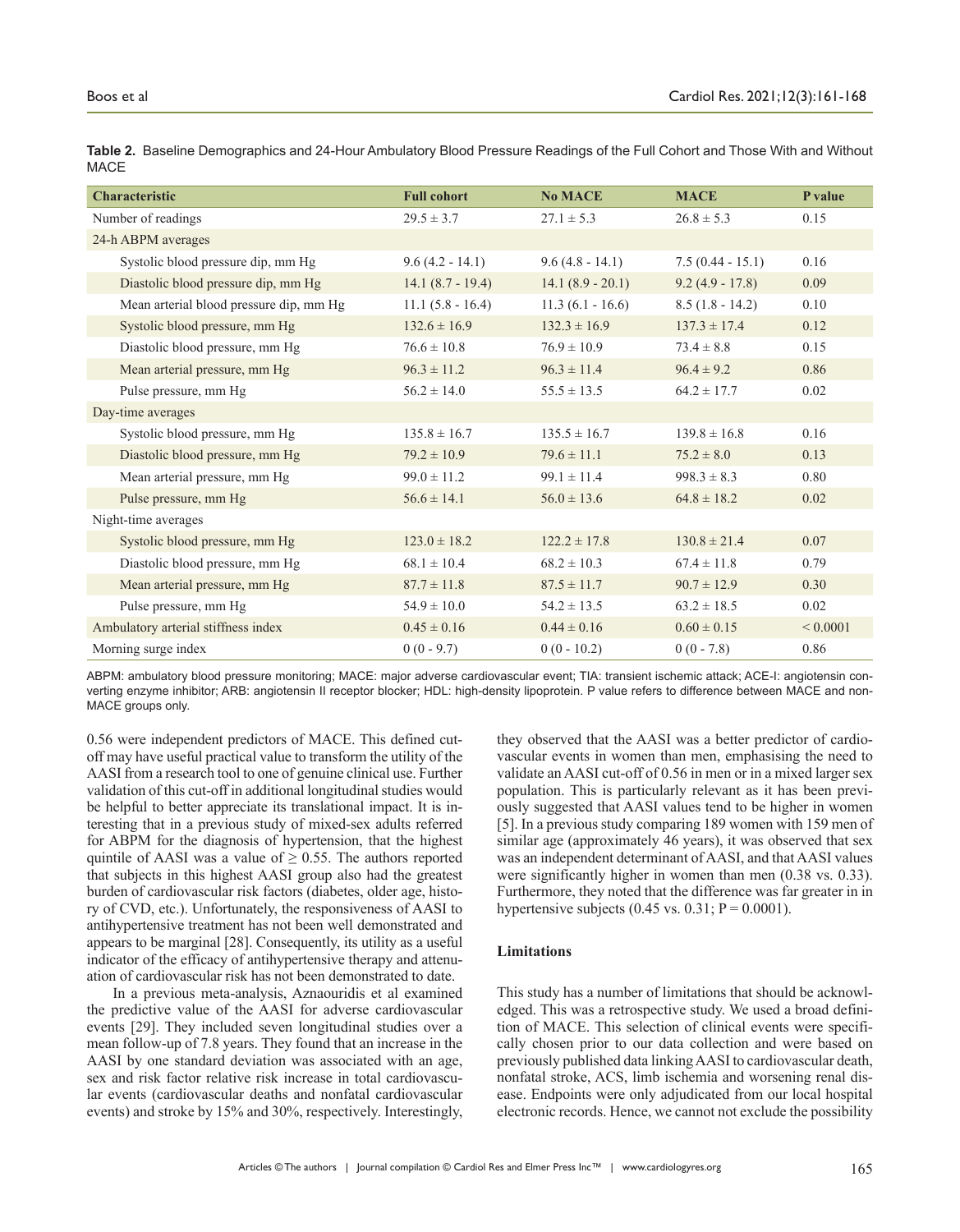

Diagonal segments are produced by ties

**Figure 1.** Receiver operating characteristic curve of AASI for the prediction of major adverse cardiac events (MACEs).

there were undetected adverse cardiovascular events that were registered elsewhere. Our sample size was relatively small. Hence, we were not sufficiently powered to examine individual components of the primary endpoint. Nevertheless, this sample size was based on a robust power calculation and represents to our knowledge, the largest all-female study of AASI.

### **Conclusions**

This was the first study to examine the relationship between

**Table 3.** Results of Cox Regression Analysis for Outcome of MACE

| <b>Variable</b>             | Hazard ratio (95% CI) | P value |
|-----------------------------|-----------------------|---------|
| Age                         | $1.05(0.98 - 1.12)$   | 0.18    |
| Diabetes mellitus           | $5.4(1.3 - 23.4)$     | 0.02    |
| Peripheral vascular disease | $4.0(0.26 - 60.8)$    | 0.32    |
| $AASI \geq 0.56$            | $4.2(1.1 - 15.2)$     | 0.03    |
| $e$ GFR                     | $1.02(0.98 - 1.06)$   | 0.28    |
| HDL cholesterol             | $0.09(0.01 - 0.74)$   | 0.03    |
| Heart failure               | $1.58(0.24 - 10.61)$  | 0.64    |
| Statin use                  | $1.76(0.54 - 5.7)$    | 0.35    |
| Alpha blockers              | $0.26(0.02 - 2.7)$    | 0.26    |
| Hypertension                | $1.90(0.37 - 0.7)$    | 0.44    |

MACE: major adverse cardiovascular event; CI: confidence interval; AASI: ambulatory arterial stiffness index; eGFR: estimated glomerular filtration rate; HDL: high-density lipoprotein.

AASI and cardiovascular events in an unselected group of adult women. We found that an AASI value of  $\geq 0.56$  to be a significant and potentially useful clinical risk marker for the detection of patients at higher risk of adverse cardiovascular events.

## **Acknowledgments**

We would like to thank the Research Department at Poole for their help with this research study.

## **Financial Disclosure**

This study did not require any funding.



**Figure 2.** Kaplan-Meier survival analysis showing the event-free survival for major adverse cardiac events in patients with an AASI ≥ 0.56 (red) versus < 0.56 (blue line). AASI: ambulatory arterial stiffness index.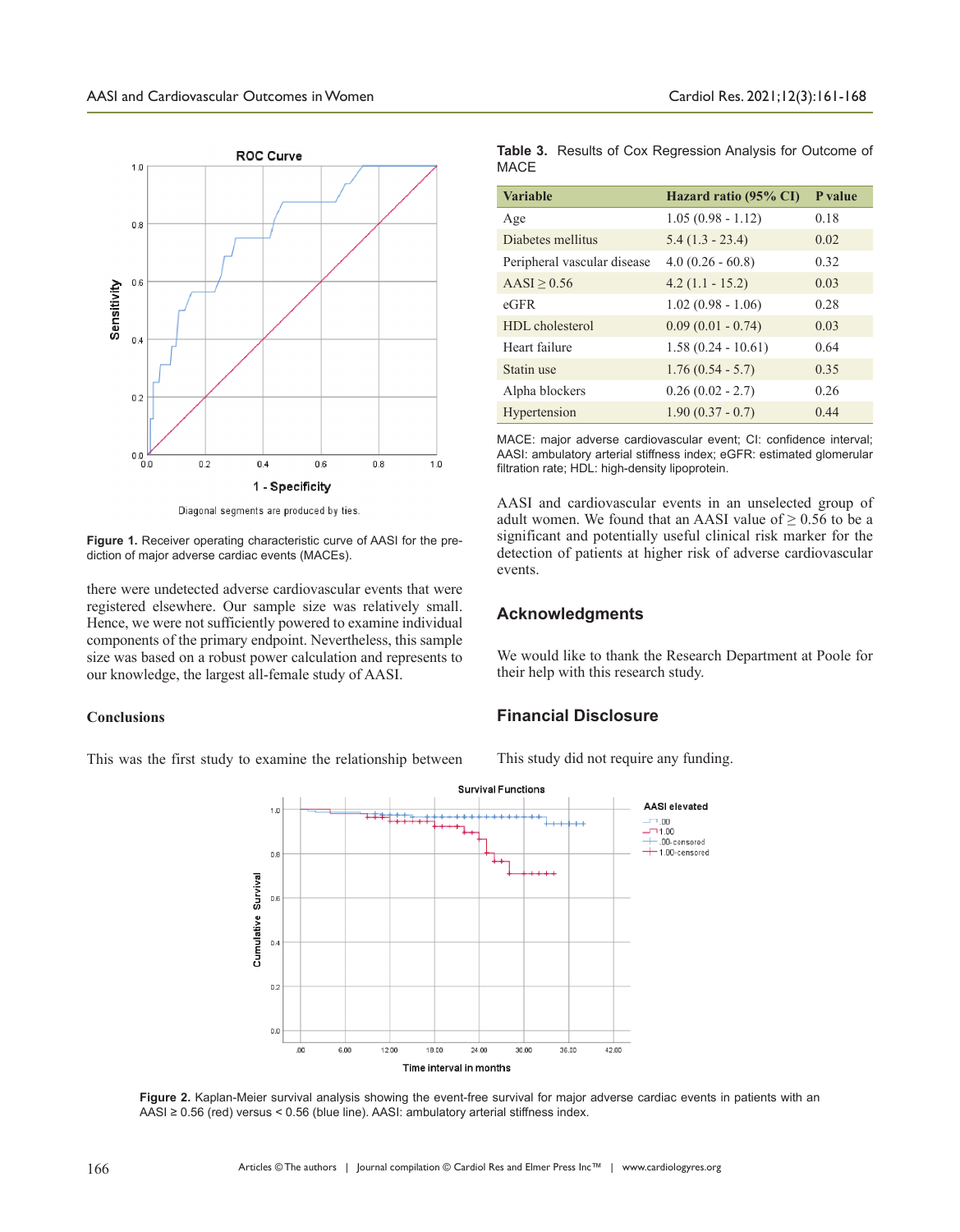# **Conflict of Interest**

We have no conflict of interest to declare.

# **Informed Consent**

As this was a registry study, the need for informed consent was deemed not to be necessary by the Ethics Committee.

# **Author Contributions**

CJB designed the study, obtained ethical approval participated in event censoring, data collection and undertook the data analysis and wrote the first draft of the manuscript. LTT assisted with data collection, event censoring, data analysis and contributed to the editing of the manuscript. CDS, SK, AJ, and JPC assisted with study design, data collection and editing of the manuscript.

# **Data Availability**

The authors would be willing to make their data available but only on a case by case basis and for a specific research use.

## **References**

- 1. Williams B, Mancia G, Spiering W, Agabiti Rosei E, Azizi M, Burnier M, Clement DL, et al. 2018 ESC/ESH Guidelines for the management of arterial hypertension: The Task Force for the management of arterial hypertension of the European Society of Cardiology and the European Society of Hypertension: The Task Force for the management of arterial hypertension of the European Society of Cardiology and the European Society of Hypertension. J Hypertens. 2018;36(10):1953-2041.
- 2. Whelton PK, Carey RM, Aronow WS, Casey DE, Jr., Collins KJ, Dennison Himmelfarb C, DePalma SM, et al. 2017 ACC/AHA/AAPA/ABC/ACPM/AGS/APhA/ASH/ASPC/ NMA/PCNA guideline for the prevention, detection, evaluation, and management of high blood pressure in adults: a report of the American College of Cardiology/American Heart Association Task Force on clinical practice guidelines. Hypertension. 2018;71(6):e13-e115.
- 3. Boffa RJ, Constanti M, Floyd CN, Wierzbicki AS, Guideline C. Hypertension in adults: summary of updated NICE guidance. BMJ. 2019;367:l5310.
- 4. Liu W, Zhou J, Chen J, Meng M, Li X, Gao C, Zhou J, et al. Ambulatory arterial stiffness index and its role in assessing arterial stiffness in dialysis patients. J Hypertens. 2017;35(6):1297-1301.
- 5. Li Y, Wang JG, Dolan E, Gao PJ, Guo HF, Nawrot T, Stanton AV, et al. Ambulatory arterial stiffness index derived from 24-hour ambulatory blood pressure monitoring. Hypertension. 2006;47(3):359-364.
- 6. Xu TY, Li Y, Wang YQ, Li YX, Zhang Y, Zhu DL, Gao

PJ. Association of stroke with ambulatory arterial stiffness index (AASI) in hypertensive patients. Clin Exp Hypertens. 2011;33(5):304-308.

- 7. Wang C, Zhang J, Li CC, Gong WY, Liu X, Ye ZC, Peng H, et al. The ambulatory arterial stiffness index and target-organ damage in Chinese patients with chronic kidney disease. BMC Nephrol. 2013;14:257.
- 8. Kikuya M, Staessen JA, Ohkubo T, Thijs L, Metoki H, Asayama K, Obara T, et al. Ambulatory arterial stiffness index and 24-hour ambulatory pulse pressure as predictors of mortality in Ohasama, Japan. Stroke. 2007;38(4):1161- 1166.
- 9. Muxfeldt ES, Cardoso CR, Dias VB, Nascimento AC, Salles GF. Prognostic impact of the ambulatory arterial stiffness index in resistant hypertension. J Hypertens. 2010;28(7):1547-1553.
- 10. Jin Y, Thijs L, Richart T, Li Y, Dolan E, Wang JG, Protogerou A, et al. Responses of the ambulatory arterial stiffness index and other measures of arterial function to antihypertensive drugs. Hypertens Res. 2011;34(4):489-495.
- 11. Liu Z, Hesse C, Curry TB, Pike TL, Issa A, Bernal M, Charkoudian N, et al. Ambulatory arterial stiffness index is not correlated with the pressor response to laboratory stressors in normotensive humans. J Hypertens. 2009;27(4):763- 768.
- 12. Leoncini G, Ratto E, Viazzi F, Vaccaro V, Parodi A, Falqui V, Conti N, et al. Increased ambulatory arterial stiffness index is associated with target organ damage in primary hypertension. Hypertension. 2006;48(3):397-403.
- 13. Gomez-Marcos MA, Recio-Rodriguez JI, Patino-Alonso MC, Gomez-Sanchez L, Agudo-Conde C, Gomez-Sanchez M, Rodriguez-Sanchez E, et al. Ambulatory arterial stiffness indices and target organ damage in hypertension. BMC Cardiovasc Disord. 2012;12:1.
- 14. Zeng X, Jia N, Liu D, Wang L, Xu Z, Zhang Y, Wang H, et al. A cross-sectional study of the ambulatory central artery stiffness index in patients with hypertension. Medicine (Baltimore). 2019;98(26):e16053.
- 15. Ramirez LA, Sullivan JC. Sex differences in hypertension: where we have been and where we are going. Am J Hypertens. 2018;31(12):1247-1254.
- 16. von Elm E, Altman DG, Egger M, Pocock SJ, Gotzsche PC, Vandenbroucke JP, Initiative S. The Strengthening the Reporting of Observational Studies in Epidemiology (STROBE) Statement: guidelines for reporting observational studies. Int J Surg. 2014;12(12):1495-1499.
- 17. Neglia D, Rovai D, Caselli C, Pietila M, Teresinska A, Aguade-Bruix S, Pizzi MN, et al. Detection of significant coronary artery disease by noninvasive anatomical and functional imaging. Circ Cardiovasc Imaging. 2015;8(3).
- 18. Verdecchia P, Angeli F, Mazzotta G, Garofoli M, Ramundo E, Gentile G, Ambrosio G, et al. Day-night dip and early-morning surge in blood pressure in hypertension: prognostic implications. Hypertension. 2012;60(1):34-42.
- 19. Dolan E, Thijs L, Li Y, Atkins N, McCormack P, McClory S, O'Brien E, et al. Ambulatory arterial stiffness index as a predictor of cardiovascular mortality in the Dublin Outcome Study. Hypertension. 2006;47(3):365-370.
- 20. Stergiou GS, Mastorantonakis SE, Roussias LG. Morning